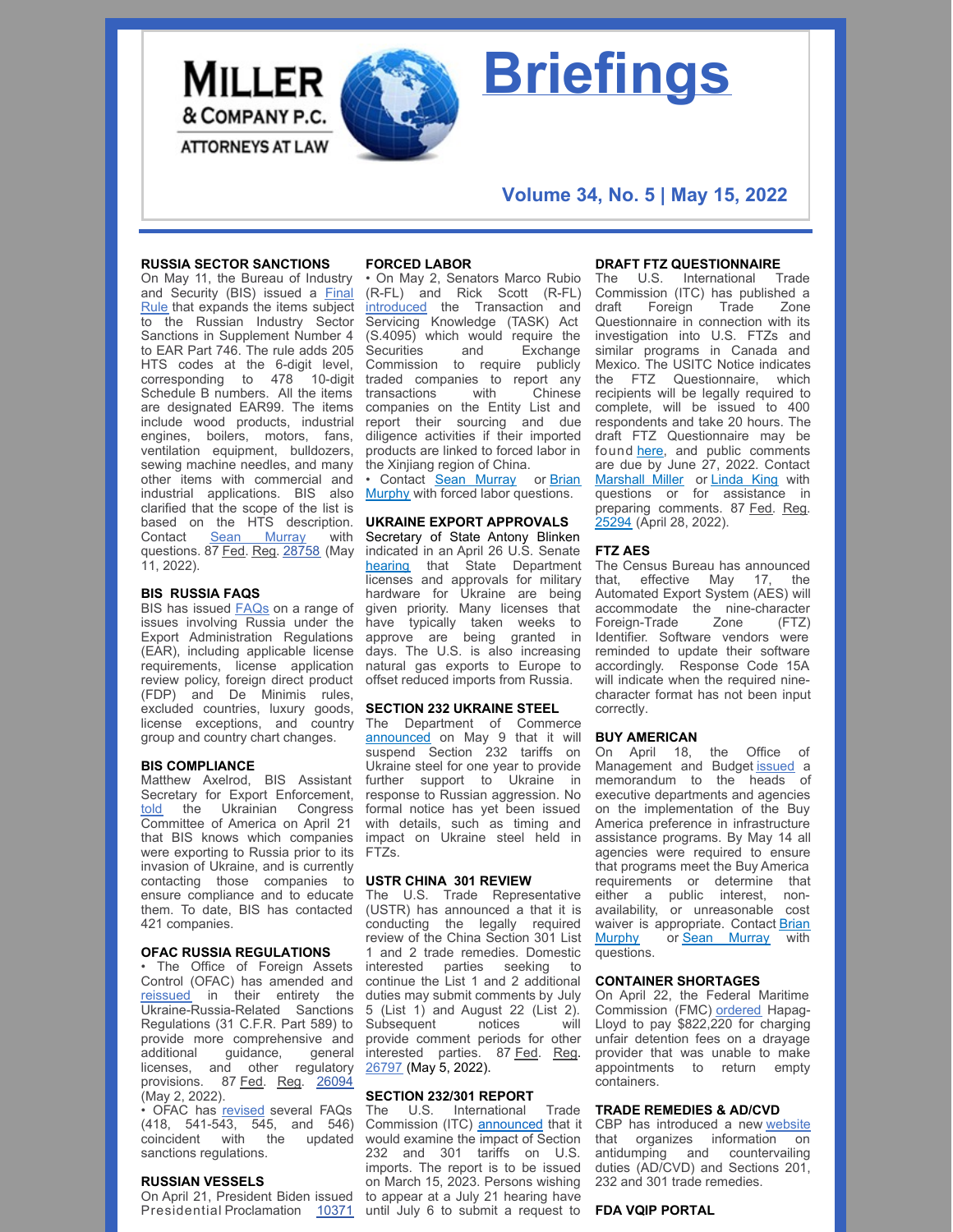prohibiting Russian affiliated vessels from entering into U.S. ports, with certain exceptions, and authorizing the Secretary of Homeland Security to implement corresponding regulations. 87 Fed. Reg. [24265](https://www.govinfo.gov/content/pkg/FR-2022-04-21/pdf/2022-08516.pdf) (April 21, 2022); 87 Fed. Reg. [25629](https://www.govinfo.gov/content/pkg/FR-2022-05-02/pdf/2022-09372.pdf) (May 2, 2022).

#### **OFAC RUSSIA DETERMINATIONS**

• On May 8, the Director of OFAC [issued](https://nam10.safelinks.protection.outlook.com/?url=https%3A%2F%2Fhome.treasury.gov%2Fsystem%2Ffiles%2F126%2Fdetermination_05082022_eo14024.pdf&data=05%7C01%7CAwalker%40millerco.com%7C9f6c80d7105548b70ec608da320e1b10%7C73a168550ba84f79a774e89e3694b602%7C1%7C0%7C637877333415749972%7CUnknown%7CTWFpbGZsb3d8eyJWIjoiMC4wLjAwMDAiLCJQIjoiV2luMzIiLCJBTiI6Ik1haWwiLCJXVCI6Mn0%3D%7C3000%7C%7C%7C&sdata=ezQNmGYuqaC3Sak4XGFcPJxXiHFkj%2BAT3Y%2BbIx%2FQ5JE%3D&reserved=0) a Determination pursuant to Section 1(a)(i) of Executive Order [14024](https://nam10.safelinks.protection.outlook.com/?url=https%3A%2F%2Fhome.treasury.gov%2Fsystem%2Ffiles%2F126%2F14024.pdf&data=05%7C01%7CAwalker%40millerco.com%7C9f6c80d7105548b70ec608da320e1b10%7C73a168550ba84f79a774e89e3694b602%7C1%7C0%7C637877333415749972%7CUnknown%7CTWFpbGZsb3d8eyJWIjoiMC4wLjAwMDAiLCJQIjoiV2luMzIiLCJBTiI6Ik1haWwiLCJXVCI6Mn0%3D%7C3000%7C%7C%7C&sdata=zJB42fXTLtHOfVLVOZRbM7MUZ4BQqX2EpvMNskazGiE%3D&reserved=0) that Section 1(a)(i) applies to accounting, trust and corporate **DDTC END USE CHECKS** formation services, management consulting services of the Russian economy. The Determination allows the Secretary to impose sanctions on individuals or entities that have operated or are operating in these sectors.

• On May 8, the Director of OFAC [issued](https://nam10.safelinks.protection.outlook.com/?url=https%3A%2F%2Fhome.treasury.gov%2Fsystem%2Ffiles%2F126%2Fdetermination_05082022_eo14071.pdf&data=05%7C01%7CAwalker%40millerco.com%7C9f6c80d7105548b70ec608da320e1b10%7C73a168550ba84f79a774e89e3694b602%7C1%7C0%7C637877333415749972%7CUnknown%7CTWFpbGZsb3d8eyJWIjoiMC4wLjAwMDAiLCJQIjoiV2luMzIiLCJBTiI6Ik1haWwiLCJXVCI6Mn0%3D%7C3000%7C%7C%7C&sdata=wTd3k4UotsC8Nes%2B7pWwmY%2BZIATKhbsyYqJfYV19vyI%3D&reserved=0) a Determination pursuant to Section 1(a)(ii) of Executive Order [14071](https://nam10.safelinks.protection.outlook.com/?url=https%3A%2F%2Fhome.treasury.gov%2Fsystem%2Ffiles%2F126%2F14071.pdf&data=05%7C01%7CAwalker%40millerco.com%7C9f6c80d7105548b70ec608da320e1b10%7C73a168550ba84f79a774e89e3694b602%7C1%7C0%7C637877333415749972%7CUnknown%7CTWFpbGZsb3d8eyJWIjoiMC4wLjAwMDAiLCJQIjoiV2luMzIiLCJBTiI6Ik1haWwiLCJXVCI6Mn0%3D%7C3000%7C%7C%7C&sdata=aMVxkr73XdvGHmJAUT56HzicoTDZCXeqYQI16UQbaik%3D&reserved=0) that Section 1(a)(ii) applies to accounting, trust and corporate formation, and management consulting. As a result, the provision of these services by a U.S. person or from the United States to any person in Russia is prohibited.

#### **OFAC RUSSIA DESIGNATIONS**

• On April 20, OFAC [designated](https://nam10.safelinks.protection.outlook.com/?url=https%3A%2F%2Fhome.treasury.gov%2Fnews%2Fpress-releases%2Fjy0731&data=05%7C01%7CAwalker%40millerco.com%7C5405f200c17946fc480b08da2c7c1511%7C73a168550ba84f79a774e89e3694b602%7C1%7C0%7C637871208690414348%7CUnknown%7CTWFpbGZsb3d8eyJWIjoiMC4wLjAwMDAiLCJQIjoiV2luMzIiLCJBTiI6Ik1haWwiLCJXVCI6Mn0%3D%7C3000%7C%7C%7C&sdata=JSLYr4JUS1pXIp4ltWlXsM3TvByerLNM8rlhrNssKEw%3D&reserved=0) as Specially Designated Nationals (SDNs) Transkapitalbank (TKB) and a global network of more than 40 individuals and entities that are led by SDN designee Konstantin Malofeyev and several companies operating in Russia's virtual currency mining industry for sanctions evasion activities.

• On May 8, OFAC [designated](https://nam10.safelinks.protection.outlook.com/?url=https%3A%2F%2Fhome.treasury.gov%2Fnews%2Fpress-releases%2Fjy0771&data=05%7C01%7CAwalker%40millerco.com%7C9f6c80d7105548b70ec608da320e1b10%7C73a168550ba84f79a774e89e3694b602%7C1%7C0%7C637877333415749972%7CUnknown%7CTWFpbGZsb3d8eyJWIjoiMC4wLjAwMDAiLCJQIjoiV2luMzIiLCJBTiI6Ik1haWwiLCJXVCI6Mn0%3D%7C3000%7C%7C%7C&sdata=ZUhrEw9FHdQnoURF5dUOW%2FRGCZMjJgB0HQAgmws53k0%3D&reserved=0) as SDNs 8 Sberbank board members, 27 Gazprombank board members, **JAPAN FTA ORIGIN** Moscow Industrial Bank and 10 of its manufacturer, and three Russian state-owned television stations.

#### **OFAC RUSSIA FAQS**

• On April 20, OFAC issued FAQ [1030](https://nam10.safelinks.protection.outlook.com/?url=https%3A%2F%2Fhome.treasury.gov%2Fpolicy-issues%2Ffinancial-sanctions%2Ffaqs%2F1030&data=05%7C01%7CAwalker%40millerco.com%7C5405f200c17946fc480b08da2c7c1511%7C73a168550ba84f79a774e89e3694b602%7C1%7C0%7C637871208690414348%7CUnknown%7CTWFpbGZsb3d8eyJWIjoiMC4wLjAwMDAiLCJQIjoiV2luMzIiLCJBTiI6Ik1haWwiLCJXVCI6Mn0%3D%7C3000%7C%7C%7C&sdata=eJ%2FpDlvFuAkdIdE9nI7mZcUANtkNVLC5G2UYnYrEcBQ%3D&reserved=0) addressing obligations of credit card system operators institutions.

**•** OFAC has updated FAQs [1034](https://nam10.safelinks.protection.outlook.com/?url=https%3A%2F%2Fhome.treasury.gov%2Fpolicy-issues%2Ffinancial-sanctions%2Ffaqs%2F1034&data=05%7C01%7Ckrandol%40millerco.com%7C54ae2a86d3c646f02a1a08da350a52af%7C73a168550ba84f79a774e89e3694b602%7C1%7C0%7C637880615704288010%7CUnknown%7CTWFpbGZsb3d8eyJWIjoiMC4wLjAwMDAiLCJQIjoiV2luMzIiLCJBTiI6Ik1haWwiLCJXVCI6Mn0%3D%7C3000%7C%7C%7C&sdata=Nk6mYw8rs%2FUPIczaG%2BaE8z6KzjGnizpU%2BU3Tl%2BpQkRU%3D&reserved=0), [1035](https://nam10.safelinks.protection.outlook.com/?url=https%3A%2F%2Fhome.treasury.gov%2Fpolicy-issues%2Ffinancial-sanctions%2Ffaqs%2F1035&data=05%7C01%7Ckrandol%40millerco.com%7C54ae2a86d3c646f02a1a08da350a52af%7C73a168550ba84f79a774e89e3694b602%7C1%7C0%7C637880615704288010%7CUnknown%7CTWFpbGZsb3d8eyJWIjoiMC4wLjAwMDAiLCJQIjoiV2luMzIiLCJBTiI6Ik1haWwiLCJXVCI6Mn0%3D%7C3000%7C%7C%7C&sdata=i%2FnqAz2kmtjgID5oDv9p9rtzeyeFslrhzh%2BquMBr4rk%3D&reserved=0), and [1038](https://nam10.safelinks.protection.outlook.com/?url=https%3A%2F%2Fhome.treasury.gov%2Fpolicy-issues%2Ffinancial-sanctions%2Ffaqs%2F1038&data=05%7C01%7Ckrandol%40millerco.com%7C54ae2a86d3c646f02a1a08da350a52af%7C73a168550ba84f79a774e89e3694b602%7C1%7C0%7C637880615704288010%7CUnknown%7CTWFpbGZsb3d8eyJWIjoiMC4wLjAwMDAiLCJQIjoiV2luMzIiLCJBTiI6Ik1haWwiLCJXVCI6Mn0%3D%7C3000%7C%7C%7C&sdata=F485oVbPUuLbWSTogtZtnIKvduGZWjwj6OuN73VduKM%3D&reserved=0) and issued FAQs 1033 [through](https://nam10.safelinks.protection.outlook.com/?url=https%3A%2F%2Fhome.treasury.gov%2Fpolicy-issues%2Ffinancial-sanctions%2Ffaqs%2Fadded%2F2022-05-08&data=05%7C01%7CAwalker%40millerco.com%7C9f6c80d7105548b70ec608da320e1b10%7C73a168550ba84f79a774e89e3694b602%7C1%7C0%7C637877333415749972%7CUnknown%7CTWFpbGZsb3d8eyJWIjoiMC4wLjAwMDAiLCJQIjoiV2luMzIiLCJBTiI6Ik1haWwiLCJXVCI6Mn0%3D%7C3000%7C%7C%7C&sdata=S2827W2IHFFYFwWt%2F0SlvDIECbcw2J8jbkevw81J4eQ%3D&reserved=0) 1040 addressing various topics.

#### **OFAC FACT SHEET**

On April 19, OFAC issued a Fact Sheet, to clarify that U.S. [sanctions](https://nam10.safelinks.protection.outlook.com/?url=https%3A%2F%2Fhome.treasury.gov%2Fsystem%2Ffiles%2F126%2Frussia_fact_sheet_20220419.pdf&data=05%7C01%7CAwalker%40millerco.com%7C5405f200c17946fc480b08da2c7c1511%7C73a168550ba84f79a774e89e3694b602%7C1%7C0%7C637871208690414348%7CUnknown%7CTWFpbGZsb3d8eyJWIjoiMC4wLjAwMDAiLCJQIjoiV2luMzIiLCJBTiI6Ik1haWwiLCJXVCI6Mn0%3D%7C3000%7C%7C%7C&sdata=Gjw2%2FdkUmkY4dEvgkBXELOaIHm7%2F9fX6nqoLP7FgA7Y%3D&reserved=0) do not restrain agricultural and medical exports, NGO activities, COVID-19 relief, the free flow of<br>information, humanitarian humanitarian assistance, and other support to the people impacted by Russia's invasion of Ukraine.

#### **OFAC GENERAL LICENSES**

• On April 19, OFAC issued General License (GL) [27](https://nam10.safelinks.protection.outlook.com/?url=https%3A%2F%2Fhome.treasury.gov%2Fsystem%2Ffiles%2F126%2Frussia_gl27.pdf&data=05%7C01%7CAwalker%40millerco.com%7C5405f200c17946fc480b08da2c7c1511%7C73a168550ba84f79a774e89e3694b602%7C1%7C0%7C637871208690414348%7CUnknown%7CTWFpbGZsb3d8eyJWIjoiMC4wLjAwMDAiLCJQIjoiV2luMzIiLCJBTiI6Ik1haWwiLCJXVCI6Mn0%3D%7C3000%7C%7C%7C&sdata=Xp8qaTJGl9YabF6JyalF1E88VJLrOT9uHbuWbgYE%2B5w%3D&reserved=0), authorizing certain transactions in support of NGO activities that are otherwise prohibited by E.O. [14024](https://nam10.safelinks.protection.outlook.com/?url=https%3A%2F%2Fhome.treasury.gov%2Fsystem%2Ffiles%2F126%2F14024.pdf&data=05%7C01%7CAwalker%40millerco.com%7C5405f200c17946fc480b08da2c7c1511%7C73a168550ba84f79a774e89e3694b602%7C1%7C0%7C637871208690414348%7CUnknown%7CTWFpbGZsb3d8eyJWIjoiMC4wLjAwMDAiLCJQIjoiV2luMzIiLCJBTiI6Ik1haWwiLCJXVCI6Mn0%3D%7C3000%7C%7C%7C&sdata=TxzM2MvReNPgYa9%2BU1zTWNbSVD6Sk0Z35oOI2eksBDc%3D&reserved=0).

• On April 20, OFAC issued GLs [28](https://nam10.safelinks.protection.outlook.com/?url=https%3A%2F%2Fhome.treasury.gov%2Fsystem%2Ffiles%2F126%2Frussia_gl28.pdf&data=05%7C01%7CAwalker%40millerco.com%7C5405f200c17946fc480b08da2c7c1511%7C73a168550ba84f79a774e89e3694b602%7C1%7C0%7C637871208690570558%7CUnknown%7CTWFpbGZsb3d8eyJWIjoiMC4wLjAwMDAiLCJQIjoiV2luMzIiLCJBTiI6Ik1haWwiLCJXVCI6Mn0%3D%7C3000%7C%7C%7C&sdata=%2BGYwM9zpABPnFekFYNDSdPbEn9tr84DmbnXwqqqYHl4%3D&reserved=0) and [29](https://nam10.safelinks.protection.outlook.com/?url=https%3A%2F%2Fhome.treasury.gov%2Fsystem%2Ffiles%2F126%2Frussia_gl29_0.pdf&data=05%7C01%7CAwalker%40millerco.com%7C5405f200c17946fc480b08da2c7c1511%7C73a168550ba84f79a774e89e3694b602%7C1%7C0%7C637871208690570558%7CUnknown%7CTWFpbGZsb3d8eyJWIjoiMC4wLjAwMDAiLCJQIjoiV2luMzIiLCJBTiI6Ik1haWwiLCJXVCI6Mn0%3D%7C3000%7C%7C%7C&sdata=0vBWKaFXRn6xGmniM1T5GmXMyM9WrBgnqUN%2BR%2Bwg4QU%3D&reserved=0), authorizing through October 19, all transactions with BIS has issued a Temporary Denial

appear. Comments regarding the tariffs will be accepted through August 24. 87 Fed. Reg. [28035](https://www.govinfo.gov/content/pkg/FR-2022-05-10/pdf/FR-2022-05-10.pdf) (May 10, 2022).

#### **EPA NOTICES OF ARRIVAL**

The Environmental Protection Agency (EPA) has announced that it will continue the temporary process established due to the COVID-19 pandemic for handling paper Notices of Arrival (EPA Form 3540-1). CSMS [#51798905](https://nam10.safelinks.protection.outlook.com/?url=https%3A%2F%2Fcontent.govdelivery.com%2Fbulletins%2Fgd%2FUSDHSCBP-3166379%3Fwgt_ref%3DUSDHSCBP_WIDGET_2&data=05%7C01%7CAwalker%40millerco.com%7C8352ad7b88aa49dd5b0008da3432b61d%7C73a168550ba84f79a774e89e3694b602%7C1%7C0%7C637879689657075445%7CUnknown%7CTWFpbGZsb3d8eyJWIjoiMC4wLjAwMDAiLCJQIjoiV2luMzIiLCJBTiI6Ik1haWwiLCJXVCI6Mn0%3D%7C3000%7C%7C%7C&sdata=YnUXt9ulBqkeCNHxd955GD1eB3Dcf2fKkeYl%2FtryOVA%3D&reserved=0) (May 4, 2022).

and The Directorate of Defense Trade Controls (DDTC) conducted 256 end use checks in 2021, up about 38% from 2020. About 30% of the checks<br>resulted in unfavorable in unfavorable findings. Most findings related to unreliable or uncooperative end users and unlicensed parties.

#### **NEWMONT MINING FINES**

Newmont Mining agreed to a settlement with OFAC after admitting that its Suriname division bought Cuban explosives. It agreed to pay \$141,442. In a related case, Chisu International [agreed](https://nam10.safelinks.protection.outlook.com/?url=https%3A%2F%2Fhome.treasury.gov%2Fsystem%2Ffiles%2F126%2F20220421_chisu.pdf&data=05%7C01%7CAwalker%40millerco.com%7C5d9ac49fdc86422ce51c08da23ff315c%7C73a168550ba84f79a774e89e3694b602%7C1%7C0%7C637861876189840653%7CUnknown%7CTWFpbGZsb3d8eyJWIjoiMC4wLjAwMDAiLCJQIjoiV2luMzIiLCJBTiI6Ik1haWwiLCJXVCI6Mn0%3D%7C3000%7C%7C%7C&sdata=VpZb1B1nKU3iencWzDwKyiT51V4gqOK55GQ7Xo9H7UI%3D&reserved=0) to pay \$45,908 after its Panama and Suriname affiliates supplied Cuban explosives to customers in Suriname.

#### **AGOA REVIEW**

The U.S. Trade Representative (USTR) has issued a Notice announcing its annual review of country eligibility under the African Growth and Opportunity Act (AGOA). Comments are due by June 23. 87 Fed. Reg. [28856](https://www.govinfo.gov/content/pkg/FR-2022-05-11/pdf/FR-2022-05-11.pdf) (May 11, 2022).

## **CERTIFICATES**

subsidiaries, a private rifle CBP has issued a ruling granting an regarding cards issued by attestation that the goods qualify sanctioned Russian financial under the Agreement, which the importer's protest following the Machinery Center for Excellence and Expertise's (CEE) denial of preferential tariff treatment under the U.S.-Japan Trade Agreement. CBP determined that the U.S.-Japan Trade Agreement merely requires an importer made by including the special program indicator "JP" on the entry documentation. HQ [H322700](https://nam10.safelinks.protection.outlook.com/?url=https%3A%2F%2Frulings.cbp.gov%2Fruling%2Fh322700&data=05%7C01%7CAwalker%40millerco.com%7C8352ad7b88aa49dd5b0008da3432b61d%7C73a168550ba84f79a774e89e3694b602%7C1%7C0%7C637879689656919250%7CUnknown%7CTWFpbGZsb3d8eyJWIjoiMC4wLjAwMDAiLCJQIjoiV2luMzIiLCJBTiI6Ik1haWwiLCJXVCI6Mn0%3D%7C3000%7C%7C%7C&sdata=6nlRXvrDpH8obcdcH8ucRmNUWK3yttIWSCQTH%2BCv3RQ%3D&reserved=0) (March 17, 2022).

#### **NORD STREAM 2 SANCTIONS**

On May 4, the Department of State imposed sanctions pursuant to the Countering America's Adversaries Through Sanctions Act (CAATSA) and the Protecting Europe's Energy Security Act (PEESA) on several individuals, entities, and vessels involved in Russia's Nord Stream 2 pipeline project. 87 Fed. Reg. [26385](https://nam10.safelinks.protection.outlook.com/?url=https%3A%2F%2Fwww.govinfo.gov%2Fcontent%2Fpkg%2FFR-2022-05-04%2Fpdf%2F2022-09564.pdf%3Futm_source%3Dfederalregister.gov%26utm_medium%3Demail%26utm_campaign%3Dsubscription%2Bmailing%2Blist&data=05%7C01%7CAwalker%40millerco.com%7C9501a7fdd3b144a9826f08da2e3905f6%7C73a168550ba84f79a774e89e3694b602%7C1%7C0%7C637873119704579401%7CUnknown%7CTWFpbGZsb3d8eyJWIjoiMC4wLjAwMDAiLCJQIjoiV2luMzIiLCJBTiI6Ik1haWwiLCJXVCI6Mn0%3D%7C3000%7C%7C%7C&sdata=85jPZ36tMMmaqfYYYjh0lXBFWb%2FDLOvG5QI4saJZv%2F0%3D&reserved=0), [26386](https://nam10.safelinks.protection.outlook.com/?url=https%3A%2F%2Fwww.govinfo.gov%2Fcontent%2Fpkg%2FFR-2022-05-04%2Fpdf%2F2022-09566.pdf%3Futm_source%3Dfederalregister.gov%26utm_medium%3Demail%26utm_campaign%3Dsubscription%2Bmailing%2Blist&data=05%7C01%7CAwalker%40millerco.com%7C9501a7fdd3b144a9826f08da2e3905f6%7C73a168550ba84f79a774e89e3694b602%7C1%7C0%7C637873119704579401%7CUnknown%7CTWFpbGZsb3d8eyJWIjoiMC4wLjAwMDAiLCJQIjoiV2luMzIiLCJBTiI6Ik1haWwiLCJXVCI6Mn0%3D%7C3000%7C%7C%7C&sdata=Kh%2FkBJHoKg6vVwnt3cuTDH6KNqiEihHN9WIoCVpnlIw%3D&reserved=0), and [26387](https://nam10.safelinks.protection.outlook.com/?url=https%3A%2F%2Fwww.govinfo.gov%2Fcontent%2Fpkg%2FFR-2022-05-04%2Fpdf%2F2022-09567.pdf%3Futm_source%3Dfederalregister.gov%26utm_medium%3Demail%26utm_campaign%3Dsubscription%2Bmailing%2Blist&data=05%7C01%7CAwalker%40millerco.com%7C9501a7fdd3b144a9826f08da2e3905f6%7C73a168550ba84f79a774e89e3694b602%7C1%7C0%7C637873119704579401%7CUnknown%7CTWFpbGZsb3d8eyJWIjoiMC4wLjAwMDAiLCJQIjoiV2luMzIiLCJBTiI6Ik1haWwiLCJXVCI6Mn0%3D%7C3000%7C%7C%7C&sdata=Q9ZMzEGxGa7%2FonuixwiKmXLTi3yNOVWPpEiGWVVgANY%3D&reserved=0) (May 4, 2022).

#### **EXPORT MANIFESTS**

CBP is extending the electronic export manifest program for rail and vessel traffic for another two years, until April 26, 2024. 87 Fed. Reg. [25037](https://nam10.safelinks.protection.outlook.com/?url=https%3A%2F%2Fwww.govinfo.gov%2Fcontent%2Fpkg%2FFR-2022-04-27%2Fpdf%2F2022-08954.pdf%3Futm_source%3Dfederalregister.gov%26utm_medium%3Demail%26utm_campaign%3Dsubscription%2Bmailing%2Blist&data=05%7C01%7CAwalker%40millerco.com%7Cb604289cea4247c523b808da2c5fb5ef%7C73a168550ba84f79a774e89e3694b602%7C1%7C0%7C637871086821821572%7CUnknown%7CTWFpbGZsb3d8eyJWIjoiMC4wLjAwMDAiLCJQIjoiV2luMzIiLCJBTiI6Ik1haWwiLCJXVCI6Mn0%3D%7C3000%7C%7C%7C&sdata=1SqOX4KBN%2FOQgEU1E7DAwkxZdROGOzUSomuEGeGLznM%3D&reserved=0) and [25036](https://nam10.safelinks.protection.outlook.com/?url=https%3A%2F%2Fwww.govinfo.gov%2Fcontent%2Fpkg%2FFR-2022-04-27%2Fpdf%2F2022-08955.pdf%3Futm_medium%3Demail%26utm_campaign%3Dsubscription%2Bmailing%2Blist%26utm_source%3Dfederalregister.gov&data=05%7C01%7CAwalker%40millerco.com%7Cb604289cea4247c523b808da2c5fb5ef%7C73a168550ba84f79a774e89e3694b602%7C1%7C0%7C637871086821821572%7CUnknown%7CTWFpbGZsb3d8eyJWIjoiMC4wLjAwMDAiLCJQIjoiV2luMzIiLCJBTiI6Ik1haWwiLCJXVCI6Mn0%3D%7C3000%7C%7C%7C&sdata=m%2FG%2BcZcY55mykFkwrUTL%2B9U2%2Bz2BEsRBVRo1HErARbI%3D&reserved=0) (April 27, 2022).

#### **BIS RUSSIA TDO**

Transkapitalbank ("TKB") destined [Order](https://nam10.safelinks.protection.outlook.com/?url=https%3A%2F%2Fefoia.bis.doc.gov%2Findex.php%2Fdocuments%2Fexport-violations%2Fexport-violations-2022%2F1368-e2720%2Ffile&data=05%7C01%7CAwalker%40millerco.com%7C5405f200c17946fc480b08da2c7c1511%7C73a168550ba84f79a774e89e3694b602%7C1%7C0%7C637871208690570558%7CUnknown%7CTWFpbGZsb3d8eyJWIjoiMC4wLjAwMDAiLCJQIjoiV2luMzIiLCJBTiI6Ik1haWwiLCJXVCI6Mn0%3D%7C3000%7C%7C%7C&sdata=a6H%2FjQZwuLOrmubCSc60qUkr7tuGCJX8oGi28dCYJII%3D&reserved=0) against Russian airline

The Food and Drug Administration (FDA) has announced that the Voluntary Qualified Importer Program (VQIP) application portal for fiscal year 2023 will close on May 31, 2022. CSMS [#51803879](https://nam10.safelinks.protection.outlook.com/?url=https%3A%2F%2Fcontent.govdelivery.com%2Fbulletins%2Fgd%2FUSDHSCBP-31676e7%3Fwgt_ref%3DUSDHSCBP_WIDGET_2&data=05%7C01%7CAwalker%40millerco.com%7C8352ad7b88aa49dd5b0008da3432b61d%7C73a168550ba84f79a774e89e3694b602%7C1%7C0%7C637879689657075445%7CUnknown%7CTWFpbGZsb3d8eyJWIjoiMC4wLjAwMDAiLCJQIjoiV2luMzIiLCJBTiI6Ik1haWwiLCJXVCI6Mn0%3D%7C3000%7C%7C%7C&sdata=9KuVAqdbY82vCuVIzcDRvngclzGiPjsc9X19AtSOjD8%3D&reserved=0) (May 5, 2022).

#### **AUSTRALIAN COMPANY FINED**

Toll Holdings (Toll), an Australian international logistics company, was [fined](https://nam10.safelinks.protection.outlook.com/?url=https%3A%2F%2Fhome.treasury.gov%2Fsystem%2Ffiles%2F126%2F20220425_toll.pdf&data=05%7C01%7CAwalker%40millerco.com%7Cce8c7089417643ca54f408da27bdd221%7C73a168550ba84f79a774e89e3694b602%7C1%7C0%7C637865993480131758%7CUnknown%7CTWFpbGZsb3d8eyJWIjoiMC4wLjAwMDAiLCJQIjoiV2luMzIiLCJBTiI6Ik1haWwiLCJXVCI6Mn0%3D%7C3000%7C%7C%7C&sdata=be9Wejnv8nyqZKCV4blR0uT0HkYzsi5WoR9A%2B6h32N0%3D&reserved=0) \$6.13 million for almost 3,000 violations of Office of Foreign Assets Control (OFAC) regulations. Toll received numerous payments using U.S. dollars from clients in North Korea, Syria, and Iran. Company compliance efforts did not keep pace with the growth in its business.

#### **SPECIAL 301 WATCH LIST**

On April 29, the U.S. Trade Representative (USTR) [announced](https://nam10.safelinks.protection.outlook.com/?url=https%3A%2F%2Fustr.gov%2Fsites%2Fdefault%2Ffiles%2FIssueAreas%2FIP%2F2022%2520Special%2520301%2520Report.pdf&data=05%7C01%7CAwalker%40millerco.com%7C8352ad7b88aa49dd5b0008da3432b61d%7C73a168550ba84f79a774e89e3694b602%7C1%7C0%7C637879689657075445%7CUnknown%7CTWFpbGZsb3d8eyJWIjoiMC4wLjAwMDAiLCJQIjoiV2luMzIiLCJBTiI6Ik1haWwiLCJXVCI6Mn0%3D%7C3000%7C%7C%7C&sdata=UjgKf74QkO1A6Z%2BC8sVmlMyCWuQjvoCyonVjX2FhYJo%3D&reserved=0) that Kuwait, Saudi Arabia, Lebanon, and Romania have been removed from the USTR Section 301 Watch List on intellectual property protections. Ukraine's watch list review was suspended due to the Russian invasion.

#### **INDO-PACIFIC FRAMEWORK**

On April 18, U.S. Trade Representative Katherine Tai [met](https://nam10.safelinks.protection.outlook.com/?url=https%3A%2F%2Fustr.gov%2Fabout-us%2Fpolicy-offices%2Fpress-office%2Fpress-releases%2F2022%2Fapril%2Freadout-ambassador-katherine-tais-virtual-meeting-taiwan-minister-without-portfolio-john-deng&data=05%7C01%7CAwalker%40millerco.com%7C8352ad7b88aa49dd5b0008da3432b61d%7C73a168550ba84f79a774e89e3694b602%7C1%7C0%7C637879689656919250%7CUnknown%7CTWFpbGZsb3d8eyJWIjoiMC4wLjAwMDAiLCJQIjoiV2luMzIiLCJBTiI6Ik1haWwiLCJXVCI6Mn0%3D%7C3000%7C%7C%7C&sdata=cKHDQZ1NNtGgG3jQOmEVhvAG4UC5LN7OdJb2FQhUoIY%3D&reserved=0) with representatives from Taiwan and the Philippines. Both representatives expressed their desire to join the Indo-Pacific Economic Framework.

#### **SLI REMINDER**

When shipping via freight forwarder, a properly prepared Shipper's Letter of Instruction (SLI) can prevent issues and delays. Invoices and packing lists typically do not provide all the needed information to complete the Automated Export System (AES) filing, such as the ECCN, routed export information, end user type, related [parties,](mailto:cballard@millercom.com) etc. Please contact Chuck Ballard or Bryan [Brown](mailto:bbrown@millerco.com) for a copy of our SLI.

#### **UK INTERNET SANCTIONS**

The UK has **[issued](https://nam10.safelinks.protection.outlook.com/?url=https%3A%2F%2Fwww.legislation.gov.uk%2Fuksi%2F2022%2F477%2Fpdfs%2Fuksiem_20220477_en.pdf&data=05%7C01%7CAwalker%40millerco.com%7C9f6c80d7105548b70ec608da320e1b10%7C73a168550ba84f79a774e89e3694b602%7C1%7C0%7C637877333415749972%7CUnknown%7CTWFpbGZsb3d8eyJWIjoiMC4wLjAwMDAiLCJQIjoiV2luMzIiLCJBTiI6Ik1haWwiLCJXVCI6Mn0%3D%7C3000%7C%7C%7C&sdata=RpnSPMyUjWgzk2xjgetgy%2F%2BTlpeOizjv9daan9lAW0g%3D&reserved=0)** new trade sanctions relating to internet services and online media services. Social media companies must take "reasonable steps" to exclude content generated or shared by sanctioned parties. Internet service providers must take similar steps to prevent UK users from accessing sites "provided by designated persons." App stores must take steps to prevent UK users from downloading or accessing apps provided by designated persons.

#### **COUNTERFEIT NARCOTICS**

On April 21, CBP [announced](https://nam10.safelinks.protection.outlook.com/?url=https%3A%2F%2Fwww.cbp.gov%2Fnewsroom%2Flocal-media-release%2Farea-port-cleveland-sees-record-number-drugs-counterfeits-16000-pounds&data=05%7C01%7CAwalker%40millerco.com%7C8352ad7b88aa49dd5b0008da3432b61d%7C73a168550ba84f79a774e89e3694b602%7C1%7C0%7C637879689656919250%7CUnknown%7CTWFpbGZsb3d8eyJWIjoiMC4wLjAwMDAiLCJQIjoiV2luMzIiLCJBTiI6Ik1haWwiLCJXVCI6Mn0%3D%7C3000%7C%7C%7C&sdata=ZLXl9GCVA%2FXUi3l3LsnwBMprrVpBZmTvyz6iWClH%2F9Q%3D&reserved=0) that since October 1, 2021, it has seized over 16,000 pounds of counterfeit drugs and over \$252 million in counterfeit products at express<br>consignment operations in consignment operations in Indianapolis, Cincinnati, and Louisville.

#### **SYRIA UPDATE**

On May 12, OFAC issued [General](https://nam10.safelinks.protection.outlook.com/?url=https%3A%2F%2Fhome.treasury.gov%2Fsystem%2Ffiles%2F126%2Fsyria_gl22.pdf&data=05%7C01%7CAwalker%40millerco.com%7Cac0f61f61ab04b05020108da3447f21c%7C73a168550ba84f79a774e89e3694b602%7C1%7C0%7C637879780857930124%7CUnknown%7CTWFpbGZsb3d8eyJWIjoiMC4wLjAwMDAiLCJQIjoiV2luMzIiLCJBTiI6Ik1haWwiLCJXVCI6Mn0%3D%7C3000%7C%7C%7C&sdata=ky2pQUAqK4chtw5QoytzrvOWB89FfcEh5oLF5lyKg3A%3D&reserved=0) [License](https://nam10.safelinks.protection.outlook.com/?url=https%3A%2F%2Fhome.treasury.gov%2Fsystem%2Ffiles%2F126%2Fsyria_gl22.pdf&data=05%7C01%7CAwalker%40millerco.com%7Cac0f61f61ab04b05020108da3447f21c%7C73a168550ba84f79a774e89e3694b602%7C1%7C0%7C637879780857930124%7CUnknown%7CTWFpbGZsb3d8eyJWIjoiMC4wLjAwMDAiLCJQIjoiV2luMzIiLCJBTiI6Ik1haWwiLCJXVCI6Mn0%3D%7C3000%7C%7C%7C&sdata=ky2pQUAqK4chtw5QoytzrvOWB89FfcEh5oLF5lyKg3A%3D&reserved=0) [22](https://nam10.safelinks.protection.outlook.com/?url=https%3A%2F%2Fhome.treasury.gov%2Fsystem%2Ffiles%2F126%2Fsyria_gl22.pdf&data=05%7C01%7CAwalker%40millerco.com%7Cac0f61f61ab04b05020108da3447f21c%7C73a168550ba84f79a774e89e3694b602%7C1%7C0%7C637879780857930124%7CUnknown%7CTWFpbGZsb3d8eyJWIjoiMC4wLjAwMDAiLCJQIjoiV2luMzIiLCJBTiI6Ik1haWwiLCJXVCI6Mn0%3D%7C3000%7C%7C%7C&sdata=ky2pQUAqK4chtw5QoytzrvOWB89FfcEh5oLF5lyKg3A%3D&reserved=0), which authorizes transactions incidental to several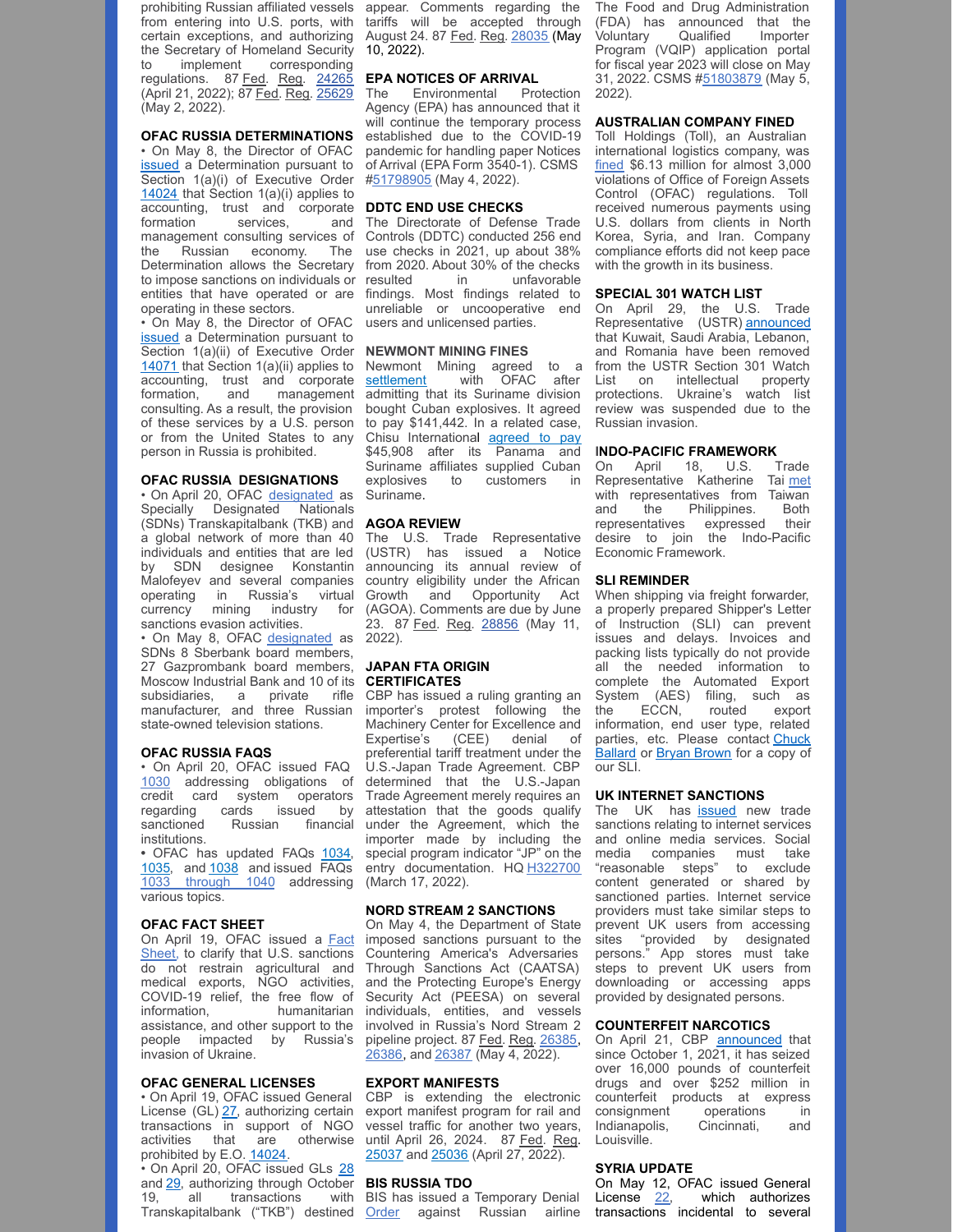for or originating in Afghanistan; and authorizing through May 19, all transactions ordinarily incident and necessary to winding down transactions with TKB.

• On May 2, OFAC issued GL [30](https://nam10.safelinks.protection.outlook.com/?url=https%3A%2F%2Fhome.treasury.gov%2Fsystem%2Ffiles%2F126%2Frussia_gl30_0.pdf&data=05%7C01%7CAwalker%40millerco.com%7C5405f200c17946fc480b08da2c7c1511%7C73a168550ba84f79a774e89e3694b602%7C1%7C0%7C637871208690570558%7CUnknown%7CTWFpbGZsb3d8eyJWIjoiMC4wLjAwMDAiLCJQIjoiV2luMzIiLCJBTiI6Ik1haWwiLCJXVCI6Mn0%3D%7C3000%7C%7C%7C&sdata=vWsvAUVfg7mi6hLR4mnobDzeeh4t9MrT6%2BqIgtIvMiY%3D&reserved=0), authorizing through September 29<br>transactions with Gazorom transactions Germania GmbH that are otherwise prohibited by [Directive](https://nam10.safelinks.protection.outlook.com/?url=https%3A%2F%2Fhome.treasury.gov%2Fsystem%2Ffiles%2F126%2Fnew_debt_and_equity_directive_3.pdf&data=05%7C01%7CAwalker%40millerco.com%7C5405f200c17946fc480b08da2c7c1511%7C73a168550ba84f79a774e89e3694b602%7C1%7C0%7C637871208690570558%7CUnknown%7CTWFpbGZsb3d8eyJWIjoiMC4wLjAwMDAiLCJQIjoiV2luMzIiLCJBTiI6Ik1haWwiLCJXVCI6Mn0%3D%7C3000%7C%7C%7C&sdata=mpKCBqeVvUpm9LfiEKNep53R2ITbvic9xUEhC7kUVxM%3D&reserved=0) 3 under E.O. 14024.

• On May 5, OFAC issued GLs [7A](https://nam10.safelinks.protection.outlook.com/?url=https%3A%2F%2Fhome.treasury.gov%2Fsystem%2Ffiles%2F126%2Frussia_gl7a.pdf&data=05%7C01%7CAwalker%40millerco.com%7C9f6c80d7105548b70ec608da320e1b10%7C73a168550ba84f79a774e89e3694b602%7C1%7C0%7C637877333415749972%7CUnknown%7CTWFpbGZsb3d8eyJWIjoiMC4wLjAwMDAiLCJQIjoiV2luMzIiLCJBTiI6Ik1haWwiLCJXVCI6Mn0%3D%7C3000%7C%7C%7C&sdata=FejHThqRzDYAj84yE1C9H0Ond5bZ6zAI3pDu6XWTOnI%3D&reserved=0), [26A](https://nam10.safelinks.protection.outlook.com/?url=https%3A%2F%2Fhome.treasury.gov%2Fsystem%2Ffiles%2F126%2Frussia_gl26a.pdf&data=05%7C01%7CAwalker%40millerco.com%7C9f6c80d7105548b70ec608da320e1b10%7C73a168550ba84f79a774e89e3694b602%7C1%7C0%7C637877333415749972%7CUnknown%7CTWFpbGZsb3d8eyJWIjoiMC4wLjAwMDAiLCJQIjoiV2luMzIiLCJBTiI6Ik1haWwiLCJXVCI6Mn0%3D%7C3000%7C%7C%7C&sdata=lot5cRckZGTzq8QraL3yrbo7nh1FH9bvj%2FkFoDpXvok%3D&reserved=0), [31](https://nam10.safelinks.protection.outlook.com/?url=https%3A%2F%2Fhome.treasury.gov%2Fsystem%2Ffiles%2F126%2Frussia_gl31.pdf&data=05%7C01%7CAwalker%40millerco.com%7C9f6c80d7105548b70ec608da320e1b10%7C73a168550ba84f79a774e89e3694b602%7C1%7C0%7C637877333415749972%7CUnknown%7CTWFpbGZsb3d8eyJWIjoiMC4wLjAwMDAiLCJQIjoiV2luMzIiLCJBTiI6Ik1haWwiLCJXVCI6Mn0%3D%7C3000%7C%7C%7C&sdata=iX6hnneh0cgHxXf3RrZdO7CX9Vpn5hpmPYjiMEpe%2Bow%3D&reserved=0), and [32](https://nam10.safelinks.protection.outlook.com/?url=https%3A%2F%2Fhome.treasury.gov%2Fsystem%2Ffiles%2F126%2Frussia_gl32.pdf&data=05%7C01%7CAwalker%40millerco.com%7C9f6c80d7105548b70ec608da320e1b10%7C73a168550ba84f79a774e89e3694b602%7C1%7C0%7C637877333415749972%7CUnknown%7CTWFpbGZsb3d8eyJWIjoiMC4wLjAwMDAiLCJQIjoiV2luMzIiLCJBTiI6Ik1haWwiLCJXVCI6Mn0%3D%7C3000%7C%7C%7C&sdata=9n9rdgCBeOkq0Z9FRqj667tBrQdgaCnULvqYjeliE2I%3D&reserved=0). GL 7A authorizes overflight payments, emergency landings, and air ambulance services and replaces GL 7. GL 26A replaces GL 26 and authorizes through July 11, winding down of transactions involving Sberbank Kazakhstan, Sberbank Europe AG, and Sberbank (Switzerland) AG. GL 31 authorizes certain transactions related to patents, trademarks, and copyrights including application filings and other activities related to intellectual property protection. GL 32 authorizes through July 11, the winding down of transactions involving Amsterdam Trade Bank NV.

• On May 8, OFAC issued GLs [25A](https://nam10.safelinks.protection.outlook.com/?url=https%3A%2F%2Fhome.treasury.gov%2Fsystem%2Ffiles%2F126%2Frussia_gl25a.pdf&data=05%7C01%7CAwalker%40millerco.com%7C9f6c80d7105548b70ec608da320e1b10%7C73a168550ba84f79a774e89e3694b602%7C1%7C0%7C637877333415749972%7CUnknown%7CTWFpbGZsb3d8eyJWIjoiMC4wLjAwMDAiLCJQIjoiV2luMzIiLCJBTiI6Ik1haWwiLCJXVCI6Mn0%3D%7C3000%7C%7C%7C&sdata=6U9zajOjzeW3%2BHoz%2BNXJUZCFXOJHBovOTUUfWq8upXg%3D&reserved=0), [33](https://nam10.safelinks.protection.outlook.com/?url=https%3A%2F%2Fhome.treasury.gov%2Fsystem%2Ffiles%2F126%2Frussia_gl33.pdf&data=05%7C01%7CAwalker%40millerco.com%7C9f6c80d7105548b70ec608da320e1b10%7C73a168550ba84f79a774e89e3694b602%7C1%7C0%7C637877333415749972%7CUnknown%7CTWFpbGZsb3d8eyJWIjoiMC4wLjAwMDAiLCJQIjoiV2luMzIiLCJBTiI6Ik1haWwiLCJXVCI6Mn0%3D%7C3000%7C%7C%7C&sdata=POV4gjht1A5qryvsoYU3OMR1zOiuq%2B%2ByS1BETkpuK5g%3D&reserved=0), [34](https://nam10.safelinks.protection.outlook.com/?url=https%3A%2F%2Fhome.treasury.gov%2Fsystem%2Ffiles%2F126%2Frussia_gl34.pdf&data=05%7C01%7CAwalker%40millerco.com%7C9f6c80d7105548b70ec608da320e1b10%7C73a168550ba84f79a774e89e3694b602%7C1%7C0%7C637877333415749972%7CUnknown%7CTWFpbGZsb3d8eyJWIjoiMC4wLjAwMDAiLCJQIjoiV2luMzIiLCJBTiI6Ik1haWwiLCJXVCI6Mn0%3D%7C3000%7C%7C%7C&sdata=BoIWLWvJIzMPB2rIgUJVG65dE3It7hfaL3a0nhXEGRQ%3D&reserved=0), and [35](https://nam10.safelinks.protection.outlook.com/?url=https%3A%2F%2Fhome.treasury.gov%2Fsystem%2Ffiles%2F126%2Frussia_gl35.pdf&data=05%7C01%7CAwalker%40millerco.com%7C9f6c80d7105548b70ec608da320e1b10%7C73a168550ba84f79a774e89e3694b602%7C1%7C0%7C637877333415749972%7CUnknown%7CTWFpbGZsb3d8eyJWIjoiMC4wLjAwMDAiLCJQIjoiV2luMzIiLCJBTiI6Ik1haWwiLCJXVCI6Mn0%3D%7C3000%7C%7C%7C&sdata=xevH2lzoEYFaJ3z0cA70zyEtFe6bThgJ3wBH3tacX3k%3D&reserved=0). GL 25A authorizes transactions related to telecommunications and certain internet-based communications. GL 33 authorizes the winding down of operations or existing contracts with three state-owned television stations designated as SDNs on the same day. GL 34 authorizes through July 6 the winding down of accounting, trust and corporate formation, and management consulting services otherwise prohibited by Section 1(a) (ii) of E.O. [14071](https://nam10.safelinks.protection.outlook.com/?url=https%3A%2F%2Fhome.treasury.gov%2Fsystem%2Ffiles%2F126%2F14071.pdf&data=05%7C01%7CAwalker%40millerco.com%7C9f6c80d7105548b70ec608da320e1b10%7C73a168550ba84f79a774e89e3694b602%7C1%7C0%7C637877333415749972%7CUnknown%7CTWFpbGZsb3d8eyJWIjoiMC4wLjAwMDAiLCJQIjoiV2luMzIiLCJBTiI6Ik1haWwiLCJXVCI6Mn0%3D%7C3000%7C%7C%7C&sdata=aMVxkr73XdvGHmJAUT56HzicoTDZCXeqYQI16UQbaik%3D&reserved=0). GL 35 authorizes through August 19, all transactions ordinarily incident and necessary to the provision of credit rating or<br>auditing services otherwise services otherwise prohibited by Section 1(a)(ii) of E.O. 14071.

• Contact Bryan [Brown](mailto:bbrown@millerco.com) or Sean Murray with [questions.](mailto:smurray@millerco.com)

#### **NEW FDA LANUNCH GUIDANCE**

The Food and Drug Administration (FDA) has announced new guidance on Pre-Launch Activities Importation Requests (PLAIR). The guidance outlines FDA's approach for the importation of unapproved finished dosage-form drug products to prepare for U.S. launch. Contact Sean [Murray](mailto:smurray@millerco.com) with questions. 87 Fed. Reg. [11716](https://nam10.safelinks.protection.outlook.com/?url=https%3A%2F%2Fwww.govinfo.gov%2Fcontent%2Fpkg%2FFR-2022-03-02%2Fpdf%2F2022-04155.pdf&data=05%7C01%7CAwalker%40millerco.com%7C8352ad7b88aa49dd5b0008da3432b61d%7C73a168550ba84f79a774e89e3694b602%7C1%7C0%7C637879689656919250%7CUnknown%7CTWFpbGZsb3d8eyJWIjoiMC4wLjAwMDAiLCJQIjoiV2luMzIiLCJBTiI6Ik1haWwiLCJXVCI6Mn0%3D%7C3000%7C%7C%7C&sdata=koyr%2F9FjiYk3Ob76LFv02v1Q9dV5PyeqEeMEVShR3fs%3D&reserved=0) (March 2, 2022).

#### **TIB EXTENSIONS FORM**

CBP has requested comments on revisions to the Application for Extension of Bond for Temporary<br>Importation (CBP Form Importation (CBP Form 3173). Interested parties may submit and protect privacy. comments by May 31. 87 Fed. Reg. [25503](https://nam10.safelinks.protection.outlook.com/?url=https%3A%2F%2Fwww.govinfo.gov%2Fcontent%2Fpkg%2FFR-2022-04-29%2Fpdf%2F2022-09221.pdf&data=05%7C01%7CAwalker%40millerco.com%7C8352ad7b88aa49dd5b0008da3432b61d%7C73a168550ba84f79a774e89e3694b602%7C1%7C0%7C637879689657075445%7CUnknown%7CTWFpbGZsb3d8eyJWIjoiMC4wLjAwMDAiLCJQIjoiV2luMzIiLCJBTiI6Ik1haWwiLCJXVCI6Mn0%3D%7C3000%7C%7C%7C&sdata=ypWTZabQrm269E0Y1nrhOGXWfVl%2B20l8umoBu%2B4JKKc%3D&reserved=0) (April 29, 2022).

Aviastar-TU (Aviastar), which provides cargo services including the delivery of military cargo. The TDO prohibits Aviastar from participating in transactions subject to the EAR for 180 days. 87 Fed. Reg. [24514](https://www.govinfo.gov/content/pkg/FR-2022-04-26/pdf/FR-2022-04-26.pdf) (April 26, 2022).

#### **NORTH KOREAN CHARGES**

A Spanish citizen and a UK citizen were [charged](https://nam10.safelinks.protection.outlook.com/?url=https%3A%2F%2Fwww.justice.gov%2Fopa%2Fpr%2Ftwo-european-citizens-charged-conspiring-us-citizen-assist-north-korea-evading-us-sanctions&data=05%7C01%7CAwalker%40millerco.com%7C720f69bfb92741c933ec08da2c6b652d%7C73a168550ba84f79a774e89e3694b602%7C1%7C0%7C637871137018260677%7CUnknown%7CTWFpbGZsb3d8eyJWIjoiMC4wLjAwMDAiLCJQIjoiV2luMzIiLCJBTiI6Ik1haWwiLCJXVCI6Mn0%3D%7C3000%7C%7C%7C&sdata=Q2cUzrusXQw%2FtYbwDrD1vDX4mRA%2FMlnzDs%2B0pmVIMYQ%3D&reserved=0) on April 25 with attempting to violate the North Korean sanctions by conspiring to provide blockchain and cryptocurrency services to North Korea. If convicted, they face up to 20 years in prison.

#### **UK/E.U. UKRAINE DUTIES**

The UK [announced](https://nam10.safelinks.protection.outlook.com/?url=https%3A%2F%2Fwww.gov.uk%2Fgovernment%2Fnews%2Fuk-announces-new-trade-measures-to-support-ukraine&data=05%7C01%7CAwalker%40millerco.com%7C52875b63076f491f06c408da2c72783c%7C73a168550ba84f79a774e89e3694b602%7C1%7C0%7C637871167401082346%7CUnknown%7CTWFpbGZsb3d8eyJWIjoiMC4wLjAwMDAiLCJQIjoiV2luMzIiLCJBTiI6Ik1haWwiLCJXVCI6Mn0%3D%7C3000%7C%7C%7C&sdata=uFKIfGCZUSI1JnmI58zp3fM%2BLmUsZ8myuqMEbAYG0ak%3D&reserved=0) on April 25 that it was eliminating all tariffs on imports from Ukraine. The E.U. [announced](https://nam10.safelinks.protection.outlook.com/?url=https%3A%2F%2Fec.europa.eu%2Fcommission%2Fpresscorner%2Fdetail%2Fen%2FIP_22_2671&data=05%7C01%7CAwalker%40millerco.com%7C52875b63076f491f06c408da2c72783c%7C73a168550ba84f79a774e89e3694b602%7C1%7C0%7C637871167401082346%7CUnknown%7CTWFpbGZsb3d8eyJWIjoiMC4wLjAwMDAiLCJQIjoiV2luMzIiLCJBTiI6Ik1haWwiLCJXVCI6Mn0%3D%7C3000%7C%7C%7C&sdata=HY24LXMT2Y7V%2FjIFQQoG9Yoy0bD9x5XfKyBRES9NM8c%3D&reserved=0) a similar proposal on April 27.

#### **JAPAN RUSSIA DUTIES**

The Associated Press [reported](https://nam10.safelinks.protection.outlook.com/?url=https%3A%2F%2Fapnews.com%2Farticle%2Frussia-ukraine-business-tokyo-europe-moscow-e264ff718a4c998fe66c67e687864b12&data=05%7C01%7CAwalker%40millerco.com%7C5405f200c17946fc480b08da2c7c1511%7C73a168550ba84f79a774e89e3694b602%7C1%7C0%7C637871208690570558%7CUnknown%7CTWFpbGZsb3d8eyJWIjoiMC4wLjAwMDAiLCJQIjoiV2luMzIiLCJBTiI6Ik1haWwiLCJXVCI6Mn0%3D%7C3000%7C%7C%7C&sdata=VPk8T36xCOQYlflO%2BAiD%2F0uzKx%2FnMUTX34Ai9MbEDyk%3D&reserved=0) on April 20 that Japan enacted a law to revoke Russia's Most Favored Nation (MFN) trade status.

#### **ALUMINUM IMPORTS**

Beginning June 29, aluminum import licenses will require both the fields of "country of largest smelt" and "country of second largest smelt" to be completed on license applications. CSMS [#51720841](https://nam10.safelinks.protection.outlook.com/?url=https%3A%2F%2Fcontent.govdelivery.com%2Fbulletins%2Fgd%2FUSDHSCBP-3153289%3Fwgt_ref%3DUSDHSCBP_WIDGET_2&data=05%7C01%7CAwalker%40millerco.com%7C8352ad7b88aa49dd5b0008da3432b61d%7C73a168550ba84f79a774e89e3694b602%7C1%7C0%7C637879689656919250%7CUnknown%7CTWFpbGZsb3d8eyJWIjoiMC4wLjAwMDAiLCJQIjoiV2luMzIiLCJBTiI6Ik1haWwiLCJXVCI6Mn0%3D%7C3000%7C%7C%7C&sdata=Xx70zsWTSbu5F9zK93Jd9zcf3pSDaoIx30kfGA7pOgg%3D&reserved=0) (April 26, 2022).

#### **CBP GUIDE ON CBPF 28/29/4647**

CBP has **[released](https://nam10.safelinks.protection.outlook.com/?url=https%3A%2F%2Fwww.cbp.gov%2Fsites%2Fdefault%2Ffiles%2Fassets%2Fdocuments%2F2022-Apr%2FModernized%2520Forms%2520-%2520Trade.pdf&data=05%7C01%7CAwalker%40millerco.com%7C8352ad7b88aa49dd5b0008da3432b61d%7C73a168550ba84f79a774e89e3694b602%7C1%7C0%7C637879689656919250%7CUnknown%7CTWFpbGZsb3d8eyJWIjoiMC4wLjAwMDAiLCJQIjoiV2luMzIiLCJBTiI6Ik1haWwiLCJXVCI6Mn0%3D%7C3000%7C%7C%7C&sdata=WFIlNpIraeF3Hp9LYnTO1IGsCWJb4QrzRR0vhF2URvc%3D&reserved=0)** a reference guide on the use of the modernized CBPF 28 (Request for Information), CBPF 29 (Notice of Action) and CBPF 4647 (Redelivery Notice) ACE. The guide provides instructions for accessing and responding to these forms through ACE.

#### **AD/CVD SCOPE RULINGS**

The Commerce Department has announced that scope ruling requests have been filed in the antidumping and countervailing duty cases involving Chinese raw flexible magnets, wooden cabinets and vanities, aluminum foil, and steel trailer wheels. 87 Fed. Reg. [24095](https://nam10.safelinks.protection.outlook.com/?url=https%3A%2F%2Fwww.govinfo.gov%2Fcontent%2Fpkg%2FFR-2022-04-22%2Fpdf%2F2022-08625.pdf&data=05%7C01%7CAwalker%40millerco.com%7C8352ad7b88aa49dd5b0008da3432b61d%7C73a168550ba84f79a774e89e3694b602%7C1%7C0%7C637879689656919250%7CUnknown%7CTWFpbGZsb3d8eyJWIjoiMC4wLjAwMDAiLCJQIjoiV2luMzIiLCJBTiI6Ik1haWwiLCJXVCI6Mn0%3D%7C3000%7C%7C%7C&sdata=PgXBdx%2FqVTzhTSa0x5s%2BQjTk7Llakx8p4PD8xHx2oZ0%3D&reserved=0) (April 22, 2022).

#### **GLOBAL INTERNET**

On April 28, the White House [announced](https://nam10.safelinks.protection.outlook.com/?url=https%3A%2F%2Fwww.whitehouse.gov%2Fbriefing-room%2Fstatements-releases%2F2022%2F04%2F28%2Ffact-sheet-united-states-and-60-global-partners-launch-declaration-for-the-future-of-the-internet%2F&data=05%7C01%7CAwalker%40millerco.com%7C8352ad7b88aa49dd5b0008da3432b61d%7C73a168550ba84f79a774e89e3694b602%7C1%7C0%7C637879689657075445%7CUnknown%7CTWFpbGZsb3d8eyJWIjoiMC4wLjAwMDAiLCJQIjoiV2luMzIiLCJBTiI6Ik1haWwiLCJXVCI6Mn0%3D%7C3000%7C%7C%7C&sdata=UanwlZnozyTppN1sgybvPhp5PR1VQ3g05fw6R1NoFVo%3D&reserved=0) that the U.S. had joined 60 other nations to launch the Declaration for the Future of the Internet. The declaration outlines principles that the internet should be used to protect human rights and fundamental freedoms, promote the free flow of information, advance inclusive and affordable connectivity,

industries in "non-regime" held territories in Syria. These industries include power grid, agriculture, telecommunications, construction, finance, clean energy, transportation, water and waste management, health services, education,<br>manufacturing, and trade. In manufacturing, and trade. In addition, OFAC [amended](https://nam10.safelinks.protection.outlook.com/?url=https%3A%2F%2Fhome.treasury.gov%2Fpolicy-issues%2Ffinancial-sanctions%2Ffaqs%2Fadded%2F2022-05-12&data=05%7C01%7CAwalker%40millerco.com%7Cac0f61f61ab04b05020108da3447f21c%7C73a168550ba84f79a774e89e3694b602%7C1%7C0%7C637879780857930124%7CUnknown%7CTWFpbGZsb3d8eyJWIjoiMC4wLjAwMDAiLCJQIjoiV2luMzIiLCJBTiI6Ik1haWwiLCJXVCI6Mn0%3D%7C3000%7C%7C%7C&sdata=%2B96CEVBnUBrzGiGCUJevYl2wyqgJe5zQWHi0RCoiA%2Fo%3D&reserved=0) several FAQs and added [FAQ](https://nam10.safelinks.protection.outlook.com/?url=https%3A%2F%2Fhome.treasury.gov%2Fpolicy-issues%2Ffinancial-sanctions%2Ffaqs%2F884&data=05%7C01%7CAwalker%40millerco.com%7Cac0f61f61ab04b05020108da3447f21c%7C73a168550ba84f79a774e89e3694b602%7C1%7C0%7C637879780858086835%7CUnknown%7CTWFpbGZsb3d8eyJWIjoiMC4wLjAwMDAiLCJQIjoiV2luMzIiLCJBTiI6Ik1haWwiLCJXVCI6Mn0%3D%7C3000%7C%7C%7C&sdata=uC9jjZDM41TiQ4WNCI7LA7To7s3aM06Qe6dJfsQJ3Vw%3D&reserved=0) 884.

#### **EEL SMUGGLING**

The Department of Justice (DOJ) Environment and Natural Resources Division [announced](https://nam10.safelinks.protection.outlook.com/?url=https%3A%2F%2Fwww.justice.gov%2Fopa%2Fpr%2Fmajor-seafood-dealer-and-eight-individuals-indicted-international-wildlife-trafficking&data=05%7C01%7CAwalker%40millerco.com%7Cecda8db031a743b0604108da2e3a7958%7C73a168550ba84f79a774e89e3694b602%7C1%7C0%7C637873125920485201%7CUnknown%7CTWFpbGZsb3d8eyJWIjoiMC4wLjAwMDAiLCJQIjoiV2luMzIiLCJBTiI6Ik1haWwiLCJXVCI6Mn0%3D%7C3000%7C%7C%7C&sdata=RXhGkfGqKMJWHJJERA8VIcBcXVT6niOSgZFjQdv1Y2E%3D&reserved=0) that it has indicted American Eel Depot Corp and 8 employees for allegedly violating the Lacey Act and the Endangered Species Act by smuggling baby eels from Europe and transporting them to China where they were raised to maturity and then transported to the United States. If convicted, the employees face up to 20 years in prison and \$500,000 in fines.

#### **DEA SETTLEMENT**

Following a self-disclosure, Thermo Fisher Scientific Chemicals [agreed](https://nam10.safelinks.protection.outlook.com/?url=https%3A%2F%2Fwww.justice.gov%2Fusao-ma%2Fpress-release%2Ffile%2F1498001%2Fdownload&data=05%7C01%7CAwalker%40millerco.com%7Cb8a15af2a54f4de3dafb08da2e3d99c1%7C73a168550ba84f79a774e89e3694b602%7C1%7C0%7C637873139377797785%7CUnknown%7CTWFpbGZsb3d8eyJWIjoiMC4wLjAwMDAiLCJQIjoiV2luMzIiLCJBTiI6Ik1haWwiLCJXVCI6Mn0%3D%7C3000%7C%7C%7C&sdata=MqXthO%2B9jESmeTC%2B%2BDLyjacsao%2BDY6O4MNfxyJYA9BA%3D&reserved=0) to pay \$25,000 for shipping chemicals in violation of the Controlled Substances Act. Thermo Fisher **[allegedly](https://nam10.safelinks.protection.outlook.com/?url=https%3A%2F%2Fwww.justice.gov%2Fusao-ma%2Fpr%2Fthermo-fisher-scientific-chemicals-acknowledges-recordkeeping-violations-controlled&data=05%7C01%7CAwalker%40millerco.com%7Cb8a15af2a54f4de3dafb08da2e3d99c1%7C73a168550ba84f79a774e89e3694b602%7C1%7C0%7C637873139377797785%7CUnknown%7CTWFpbGZsb3d8eyJWIjoiMC4wLjAwMDAiLCJQIjoiV2luMzIiLCJBTiI6Ik1haWwiLCJXVCI6Mn0%3D%7C3000%7C%7C%7C&sdata=ePNVZKJFnqvzbMX0DXequecQGOwS4t4FJrR9iXN9e0o%3D&reserved=0)** failed to file DEA Form 486 declarations when shipping these substances to its facilities in India, the UK, and South Korea.

#### **FOREIGN BRIBERY**

On April 20, the Department of Justice (DOJ) [announced](https://nam10.safelinks.protection.outlook.com/?url=https%3A%2F%2Fwww.justice.gov%2Fopa%2Fpr%2Fstericycle-agrees-pay-over-84-million-coordinated-foreign-bribery-resolution&data=05%7C01%7CAwalker%40millerco.com%7C8352ad7b88aa49dd5b0008da3432b61d%7C73a168550ba84f79a774e89e3694b602%7C1%7C0%7C637879689656919250%7CUnknown%7CTWFpbGZsb3d8eyJWIjoiMC4wLjAwMDAiLCJQIjoiV2luMzIiLCJBTiI6Ik1haWwiLCJXVCI6Mn0%3D%7C3000%7C%7C%7C&sdata=pZhA1tsc9JzmLtIHa36Mj5F0s1A3Ebhei5DutIVPmp4%3D&reserved=0) an \$84 million settlement with an international waste management company to resolve investigations into the bribery of foreign officials in Brazil, Mexico, and Argentina. The company maintained false books and records to conceal improper payments to its subsidiaries in Brazil, Mexico, and Argentina. Contact Bryan [Brown](mailto:bbrown@millerco.com) with questions.

#### **E.U. GEOGRAPHIC INDICATORS**

The European Commission has [announced](https://nam10.safelinks.protection.outlook.com/?url=https%3A%2F%2Fec.europa.eu%2Fcommission%2Fpresscorner%2Fdetail%2Fen%2FQANDA_22_2407&data=05%7C01%7CAwalker%40millerco.com%7C8352ad7b88aa49dd5b0008da3432b61d%7C73a168550ba84f79a774e89e3694b602%7C1%7C0%7C637879689656919250%7CUnknown%7CTWFpbGZsb3d8eyJWIjoiMC4wLjAwMDAiLCJQIjoiV2luMzIiLCJBTiI6Ik1haWwiLCJXVCI6Mn0%3D%7C3000%7C%7C%7C&sdata=ztVF%2FESYoswr3qi6OkpDW7TI8%2FtirMxipOFGFcseEAM%3D&reserved=0) a proposed regulation that would expand current protections of geographic indicators for wine, spirits, agricultural products, and foodstuffs to include protections for ceramics, glassware, clothing, lace, jewelry, furniture, and knives.

#### **FTZ STATISTICS**

FOREIGN-TRADE ZONES BOARD ACTIVITY AS OF 5/15/2022

|           | pproved |
|-----------|---------|
| Zones     |         |
| Subzones* |         |
|           | Pendina |
| Zones     |         |
| Subzones  |         |
| nsi       |         |

\*From Fed. Reg. Notices